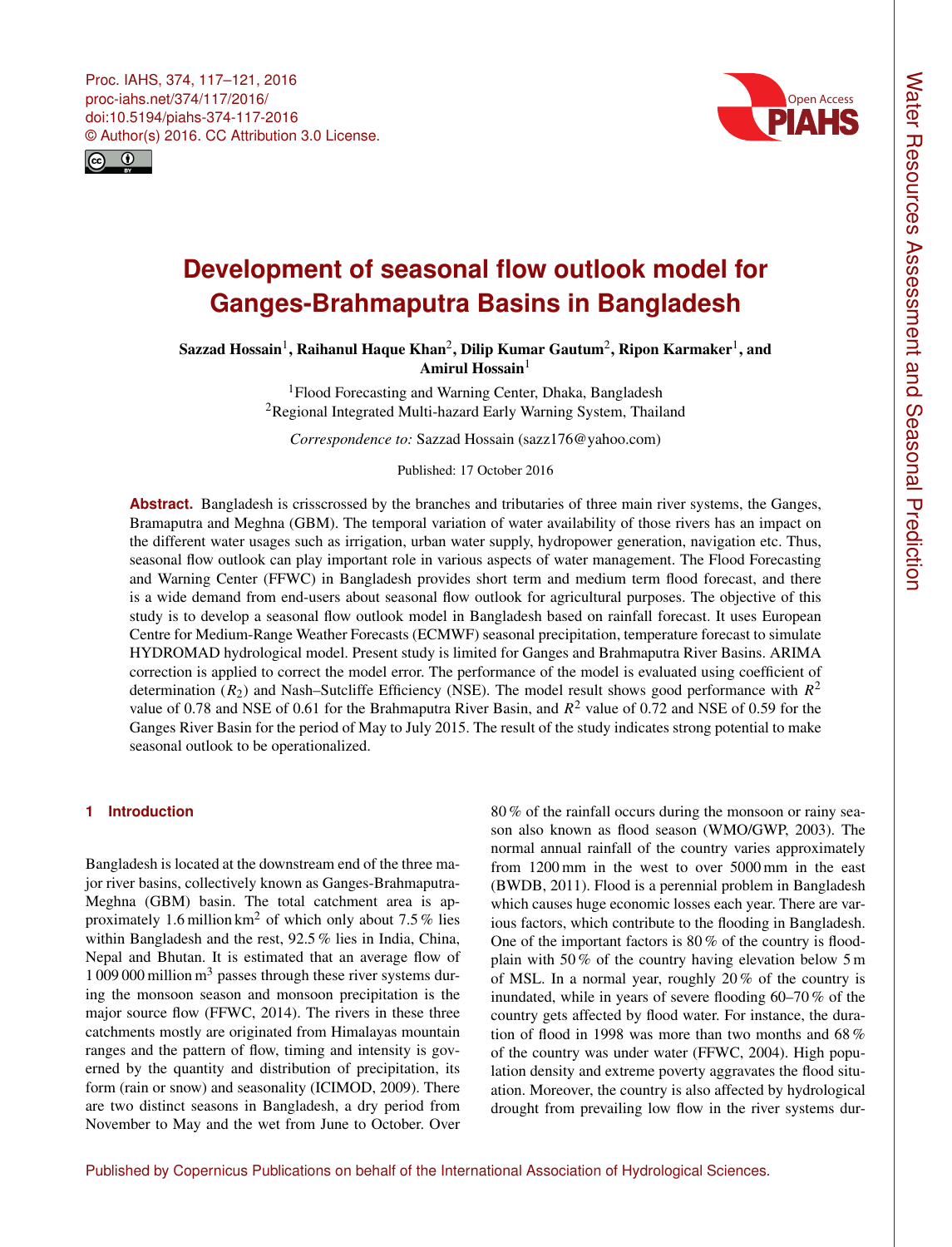| River Basin                  | Total catchment area $(km2)$ | Catchment Area $(km2)$ |        |        |                   |                  |
|------------------------------|------------------------------|------------------------|--------|--------|-------------------|------------------|
|                              |                              | India                  | Nepal  | Bhutan |                   | China Bangladesh |
| <b>Brahmaputra</b><br>Ganges | 552000<br>1 087 300          | 195000<br>860000       | 147480 | 47000  | 270.900<br>33.520 | 39 100<br>46 300 |

**Table 1.** Catchment Area of Brahmaputra and Ganges River.

ing the dry period. Thus, temporal variation in river flows has a significant impact on the different water usages such as irrigation, urban water supply, navigation, in stream flow requirement etc. Seasonal flow outlooks can therefore play big role in agricultural planning, selection of cropping pattern, irrigation scheduling and other areas like disaster management and longer-term water management planning.

There are some initiatives to predict medium to long range flow using climate data. Flood Forecasting and Warning Centre (FFWC) in Bangladesh issues 10 days probabilistic forecast at 38 locations along the major river systems using ECMWF medium range weather forecast (FFWC, 2013) with support from RIMES. Webster and Carlos (2004) predicted river discharge on 15–30-day time scale in the Brahmaputra and Ganges Basin in Bangladesh using ECMWF data. Seasonal outlooks for rainfall are available over the South Asian region under the South Asian Climate Outlook Forum (SASCOF) and the Bangladesh Meteorological Department also issues monthly outlook for the rainfall. Performance of longer range hydrological forecast (e.g. seasonal scale) largely depends on the accuracy of seasonal rainfall forecast. Hydrological modelling is used to generate flow using various meteorological inputs including rainfall, temperatures, soil moisture and evapotranspiration. ECMWF seasonal scale meteorological forecasts are an excellent source of forecast dataset to develop hydrological models. This study focuses on application of HYDROMAD model using ECMWF seasonal rainfall, temperature forecast data to generate flow for two large river basins- Brahmaputra and Ganges. The present study uses the mean of 41 set of ensembles available in the ECMWF seasonal forecast data set. This study also highlights potential dissemination aspects of seasonal flow outlook among the water users in Bangladesh.

## **2 Study area**

The Ganges and Brahmaputra Basins are located approximately between latitude 21–31◦ N and longitude 73–96◦ E. The study area consists of two big river basins which are known as Brahmaputra and Ganges. Table 1 shows individual area in square km of these two river basins and corresponding area in respective co-riparian countries. The majority of the Ganges Basin is located inside India and major part of the Brahmaputra Basin is situated within China. The Ganges originates from the western side of the Himalayas,



**Figure 1.** Ganges–Brahmaputra Basin map with respect to Bangladesh.

and it flows approximately 2000 km through India. It enters in Bangladesh from the western side of the country and flows towards southeast for about 250 km to meet confluence with the Brahmaputra. The Brahmaputra originates on the Chinese side of the Himalayas and flows about 1800 km through Tibet and India to enter Bangladesh from the northern part of the country. It flows for 275 km inside Bangladesh to join with the Ganges (Islam, 2002). Figure 1 shows the position of the Basins with respect to Bangladesh. The two river basins have distinct hydrological characteristics. Flood hydrograph of the Ganges shows that the flow starts to recede from at the end of September every year and minimum flow prevails in the river between March and April. Flow of Brahmaputra river starts rising in March due to melting of snow in the Himalayas while discharge of Ganges rises in July with the onset of monsoon. Usually, the flood flow of the Brahmaputra reaches peak in July and August, while the peaks of the Ganges occur in August and September. Though the two basins usually receive flood in two different time, synchronization of flow peaks are not uncommon and such cases cause major floorings in the country.

#### **3 Data and methodology**

The HYDROMAD model needs rainfall, temperature and potential evaporation to simulate model and observed flow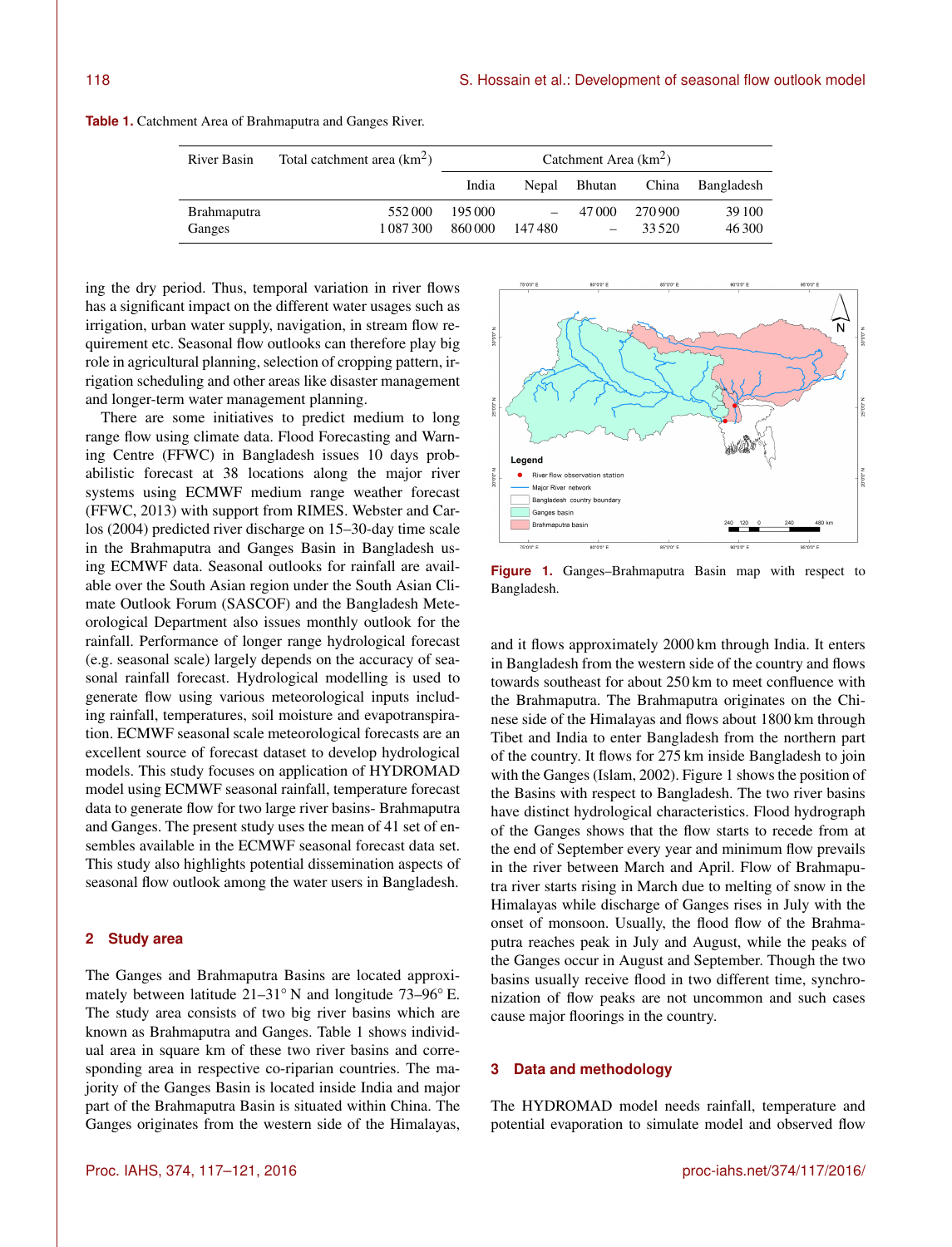### S. Hossain et al.: Development of seasonal flow outlook model **119** and 119



**Figure 3.** Observed and simulated discharge of without correction (Ganges-left and Brahmaputra-right).

data for calibration. The present study utilizes ECMWF seasonal (3 months and 6 months) rainfall and temperature forecast data for Ganges and Brahmaputra Basins. ECMWF seasonal forecast is ensemble forecast with 41 members, and it is the output of Atmospheric, Wave and Ocean models (Persson and Grazzini, 2011). The observed river discharge of the two basins has been taken from Bangladesh Water Development Board (BWBD) for calibration and validation. The HY-DROMAD is a "R" language package for hydrological modelling and related data analysis. HYDROMAD is a spatially lumped model and adopts an empirical approach. It does not explicitly represent spatial variation over the catchment area (Andrews et al., 2011). The model can predict stream flow from time series of areal rainfall and temperature or potential evapotranspiration. The modelling framework in the HY-DROMAD package is based on a two-component structure: (a) a soil moisture accounting (SMA) module; and (b) a routing or unit hydrograph module. Figure 2 explains the modelling frame framework of HYDRMAD Model. SMA model converts rainfall and temperature into effective rainfall – the amount of rainfall, which eventually reaches the catchment outlet as stream flow. The routing module then converts the effective rainfall into stream flow, which amounts to defining the peak response and shape of the recession curve. The major steps in developing hydrological model are to extract

seasonal ensemble forecast of rainfall and temperature for the Ganges and Brahmaputra basins and compute ensemble mean for each grid, compute Mean Areal Precipitation (MAP) and Mean Areal Temperature (MAT) over the catchment. HYDROMAD model is simulated for calibration and validation period to generate seasonal flow outlook. Statistical criteria  $R^2$ , NSE have been calculated to test model performance. ARMA correction has been applied for the best fitting of the simulated data with the observed data set. Finally, a Web Based Decision Support System has been developed to disseminate the outputs to the water managers.

# **4 Result and discussion**

The model was run from 2012 to 2014 as a calibration period, and the results are presented in Fig. 3. The results shows observed peaks both of the river basins are higher than the simulated value, which indicates that the model underestimated the peak flow. However, low flows simulated by the model have a better agreement with the observed data. The reasons for the difference in observed and simulated discharge could be due to uncertainly in rainfall forecast, the inconsistency in the observed flow data used for calibration etc. ARMA correction is applied for the purpose of improving the model performance. After applying correction, peak discharge as well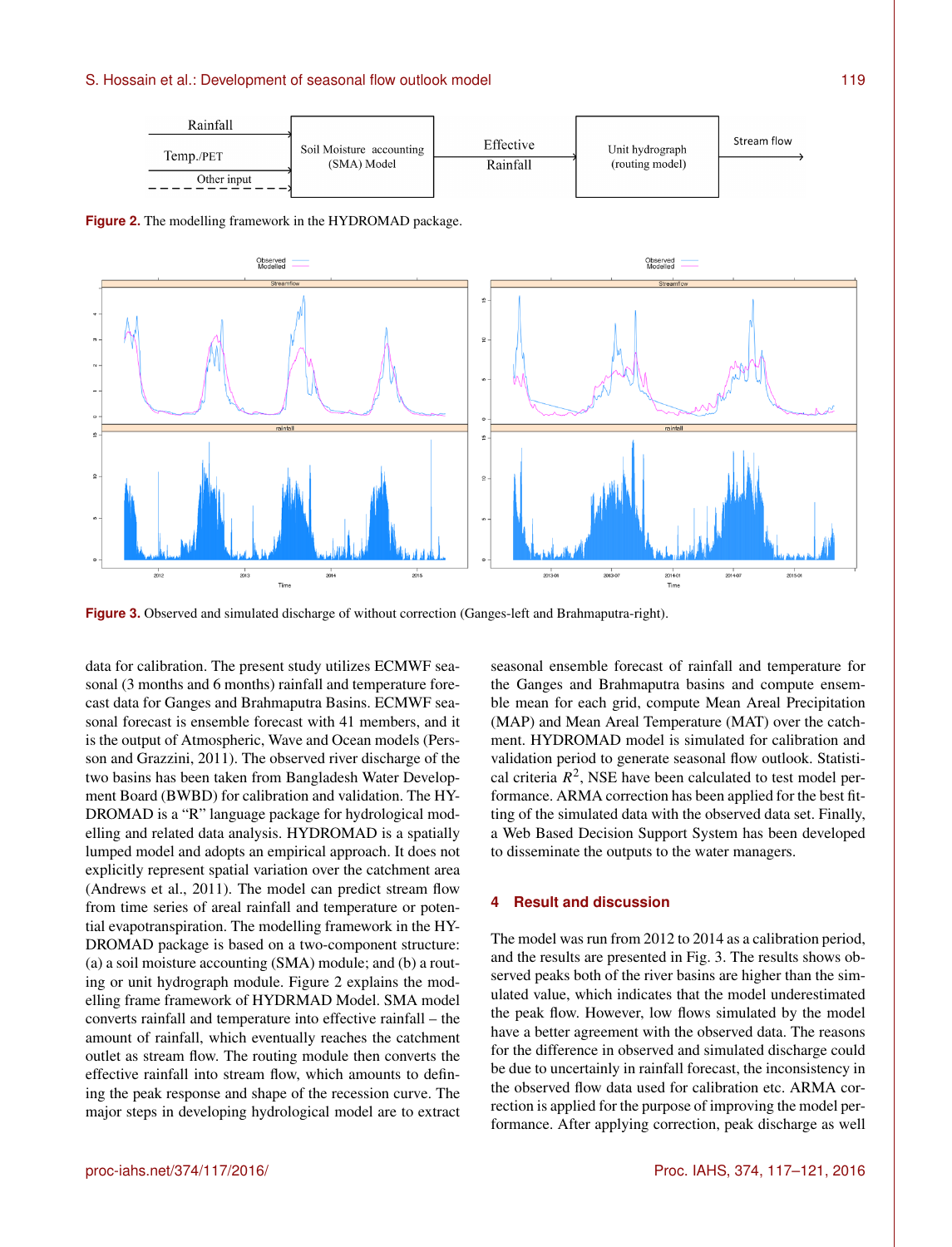

**Figure 4.** Observed and simulated discharge of with ARMA correction (Ganges-left and Brahmaputra-right).

as low flow, both of river basins show well matched with the observed data. Figure 4 shows hydrograph of observed and simulated discharge of Brahmaputra and Ganges after applying correction. The model performance is determined using coefficient of determination  $(R^2)$  and Nash-Sutcliffe efficiency (NSE) for both the basins. The model has been run since January 2015 for trail operation and  $R^2$  and NSE has been calculated to check the model performance. The result shows good agreement between observed and simulated data, with  $R^2$  value of 0.78 and NSE of 0.61 for the Brahmaputra River Basin, and  $R^2$  value of 0.72 and NSE of 0.59 for the Ganges River Basin for the period of May to July 2015.

An initiative has been taken to disseminate seasonal flow outlook through a web based [\(http://sffs.rimes.int\)](http://sffs.rimes.int) system. Dissemination includes average seasonal flow, normal flow and forecasted flow with three distinct colours. The dissemination system automatically generates an outlook like "The flow of Ganges River is going to be below normal for the months of September, October and November". An emailing system has been embedded into the portal to disseminate the outlook to desired stakeholders.

## **5 Conclusions**

The model has been simulated for a period of 2012 to 2014 for calibration and validation purposes and based on the results, is being simulated regularly with the outputs published to a website in every month. The first phase of the study was concluded in 2015, and the overall result is very promising in terms of the application of ECMWF precipitation forecast in developing seasonal river flow outlook across the GBM basin in Bangladesh. As rainfall forecast is affected by various climate drivers so, it is important to consider those factors for forecasting with hydrological models. At present, the model forecast output is experimentally disseminated through a web-based system to get feedback from different users specially water resources planners and disaster managers. The Ganges–Brahmaputra is a transboundary river basin and details upstream information is not available. HYDROMAD is a lump model and takes only few data to simulate the model. So, it might be a better approach to operate for seasonal flow model to incorporate more information of upper basin as well. Assessment and research on the application of seasonal flow outlook in different field of water resources management like irrigation, agriculture, disaster management etc. should be carried out to make this forecast meaningful.

## **6 Data availability**

Hydrological data of the Ganges and Brahmaputra basin inside Bangladesh is accessible from [http://www.hydrology.](http://www.hydrology.bwdb.gov.bd/) [bwdb.gov.bd/.](http://www.hydrology.bwdb.gov.bd/) The observed rainfall data also available from Bangladesh Metrological Department (BMD) with special request, and ECMWF seasonal rainfall forecast available from Regional Integrated Multi-Hazard Early Warning System (RIMES) taken Result of the present study also available from [http://sffs.rimes.int.](http://sffs.rimes.int)

**Acknowledgements.** The present research work has been conducted for the increase of flood forecast lead-time of Bangladesh by the technical support of Regional Integrated Multi-hazard Early Warning System.

#### **References**

- Andrews, F. T., Croke, B. F. W., and Jakeman, A. J.: An open software environment for hydrological model assessment and development, Environ. Modell. Softw., 26, 1171–1185, doi[:10.1016/j.envsoft.2011.04.006,](http://dx.doi.org/10.1016/j.envsoft.2011.04.006) 2011.
- BWDB: Inception Report on Research and Prediction Modelling Through Upgrading of Flood Forecasting System by Increasing Lead Time, BWBD, Dhaka, 30, 2011.